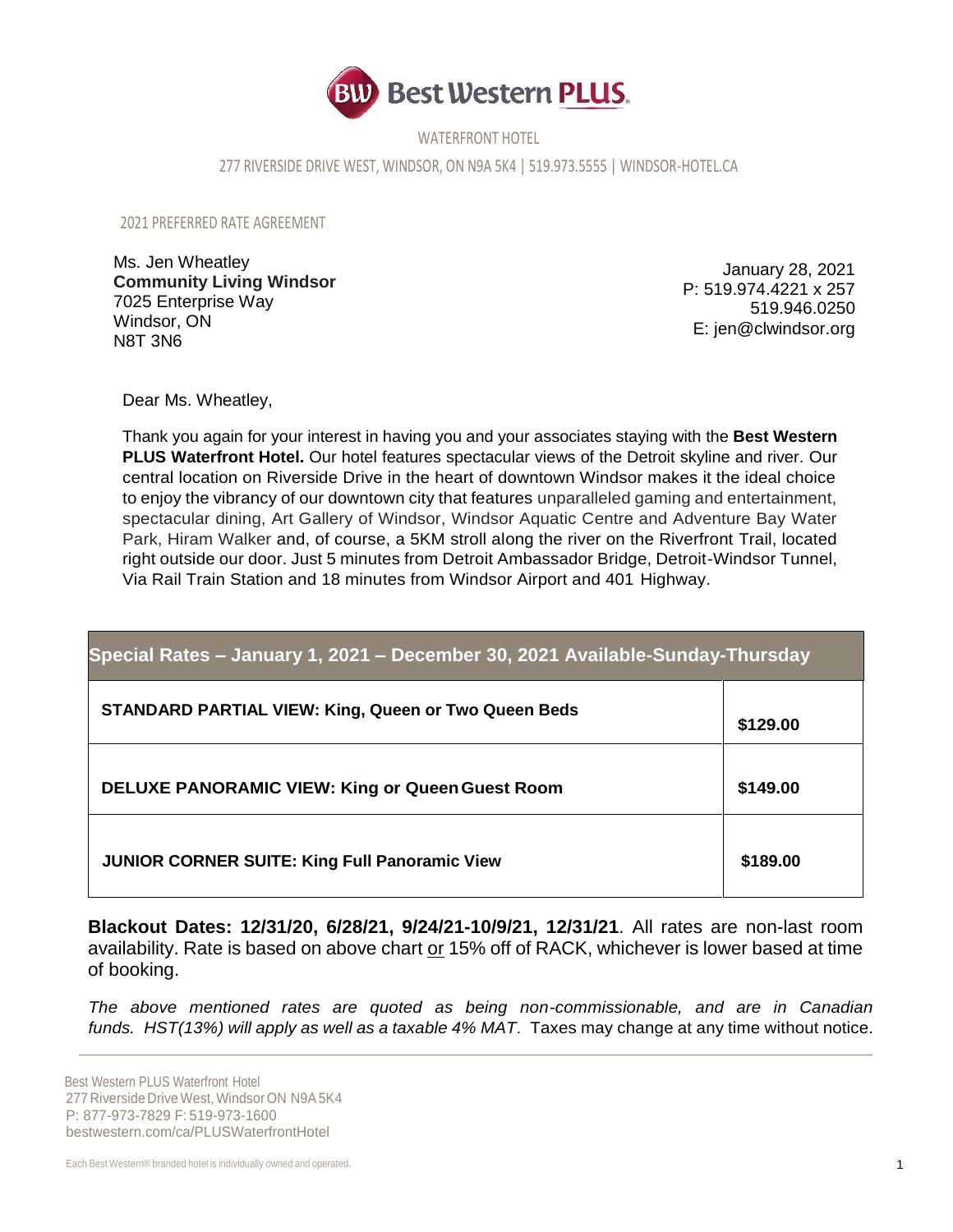Rates quoted are for single/double occupancy. There is a \$15 surcharge for each adult above double occupancy. Incidental charges are extra. Group rates for ten guestrooms or more are quoted separately.

This agreement is based on an estimated volume of **30 room** nights. We will provide an update on actual usage **every 3 months**. In addition, **Community Living Windsor** agrees to promote Best Western PLUS Waterfront Hotel as a preferred hotel and to direct business to the Hotel whenever possible. Please feel free to advise us of any guests with special requests.

# **SIMPLE BOOKING OPTIONS!**

▪ We offer a number of different reservation booking options to accommodate the changing preferences of our guests:

**Online:** Upon signing this agreement, we will forward an online link for you to share with anyone at your company who makes reservations.

**Telephone:** Preferred rates can be accessed by calling the hotel directly at 519-973-5555 or toll free 1-877-973-STAY(7829).

**Email:** Forward reservation requests to [reservations@windsor-hotel.ca](mailto:reservations@windsor-hotel.ca)

**Travel Agent:** We would be pleased to make your rates accessible with your preferred travel agency. Just provide your GDS access code & we will take care of the rest!

- Reservations must be quaranteed by credit card if arrival is after 4:00 P.M. local time
- No show reservations will be billed one night at the appropriate rate plus taxes

## **CHECK-IN AND CHECK-OUT TIMES:**

Check-in time is 3:00 PM, and check-out time is 11:00 am. Rooms cannot be guaranteed for early arrivals; however, every effort will be made to accommodate special requests.

## **CANCELLATION POLICY:**

24-hour cancellation policy is required to avoid additional fees.

#### **INCIDENTALS:**

Guests are asked to give a credit card at check-in for incidental charges. If the guest does not have a credit card, a cash deposit is requested at check-in. If the deposit is not used it is returned to the guest at check-out.

**PARKING**: Self-parking is available to all hotel quests at \$15 per night. Group parking pre-validations can be arranged and billed to the master account if this is a preference.

#### **MEETINGS AND EVENTS**

**Experience the Best Western PLUS Waterfront Difference!** With over 10,000 square feet of flexible meeting space, this is the perfect destination for your next small meeting or corporate event. We have multiple function rooms which can be transformed to accommodate any occasion. From our high-tech and interactive executive boardrooms, to our spacious and unique ballrooms, you will be wowed by our breathtaking views of the Detroit River and Skyline.

After reviewing the above agreement, please sign and fax or e-mail it back within seven days of the proposal date toallow for the rate loading process. **Please note that rates will not be available until we have received this signed agreement.** If you require rates to be loaded into GDS for travel agent access, please provide the following information:

| <b>GDS System</b> |
|-------------------|
|                   |

**Pseudo City Code Rate Access Code** 

Best Western PLUS Waterfront Hotel 277 Riverside Drive West, Windsor ON N9A5K4 P: 877-973-7829 F: 519-973-1600 bestwestern.com/ca/PLUSWaterfrontHotel